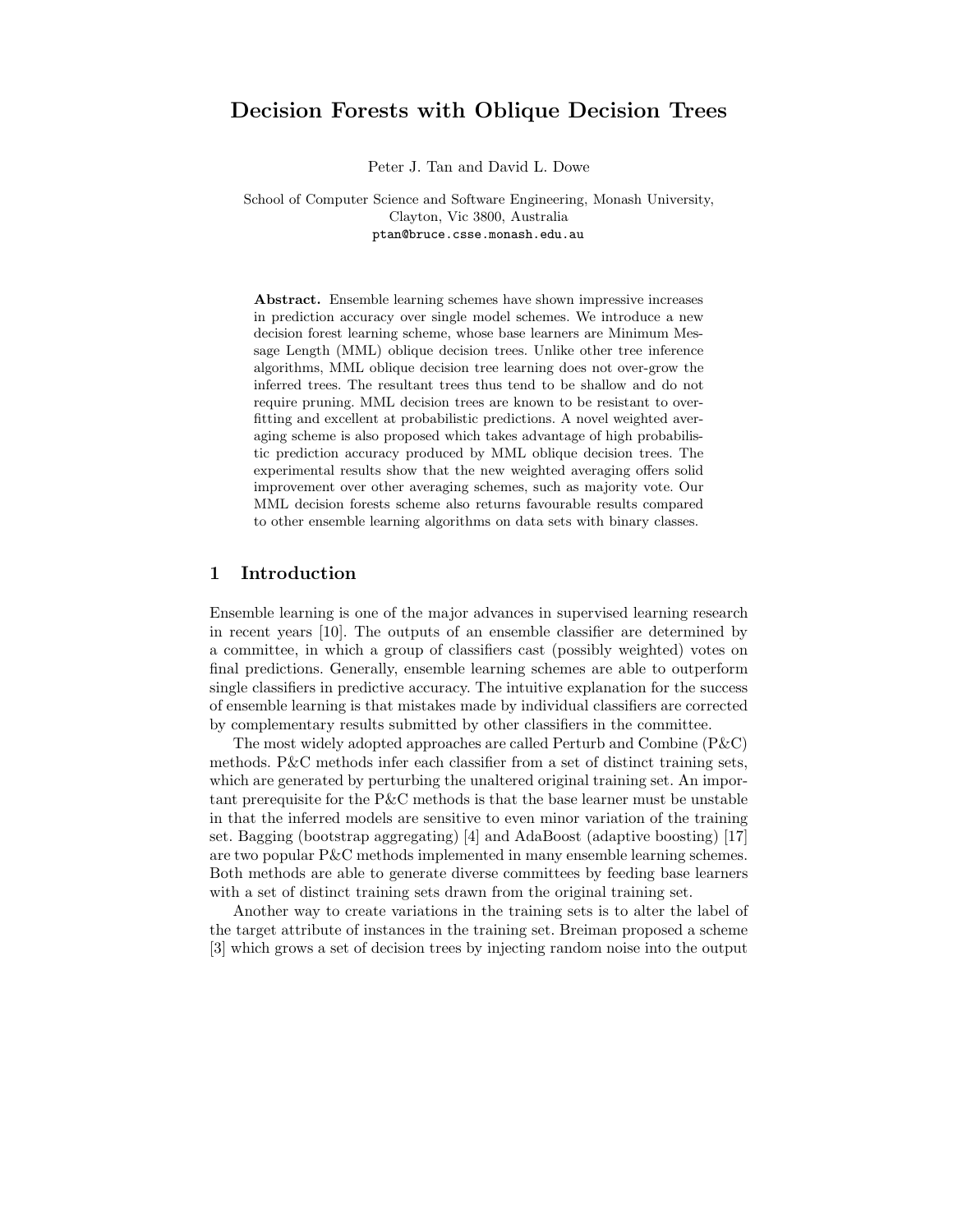label of the original training set. DECORATE (Diverse Ensemble Creation by Oppositional Relabeling of Artificial Training Examples) [20] is another ensemble learning scheme which has a similar motivation. But, instead of randomly altering the output labels, the algorithm inserts the artificially constructed instances (and adds to the training set) with the aim of deliberately increasing diversity among the inferred committee members.

Decision tree inducers are unstable in that resultant trees are sensitive to minor perturbations in the training data set. Largely for this reason, decision trees are widely applied as the base learners in ensemble learning schemes. Some ensemble algorithms have implemented modified decision tree inference algorithms in order to generate diverse decision forests. Ho proposed a scheme called the random subspace method [18] for constructing decision forests. When the algorithm constructs a split at each internal node of the inferred trees, candidate features are restricted to a randomly selected subset of the original input features. Dietterich introduced another ensemble learning scheme [11] that does not rely on the instability of the decision tree inducer. Instead of picking the split with the best score on the objective function, the algorithm randomly chooses a split among a pre-defined number of candidate splits with the highest score (on the objective function). Ferri et al. [16] have an interesting scheme in which the subset of the data that was deemed most difficult to classify is put aside and then delegated to another run of the classifier.

Research on combining some of the above methods to further improve the performance of ensemble learning has also shown promising results. In the random forests scheme developed in [5], bagging and random feature selection schemes were implemented to inject randomness into the decision tree growing processes.

While there are no clear winners emerging from the above ensemble schemes, all of them reported superior "right"/"wrong" predictive accuracy compared to single classifier learning schemes. In this paper, we propose a new ensemble algorithm called decision forests with oblique decision trees. The proposed ensemble learning scheme is different from other random forests in several ways. While most ensemble learning algorithms grow deep and unpruned decision trees, the base learner in our ensemble learning is Minimum Message Length (MML) oblique decision trees, which were introduced in [28]. The paper also shows how to include simple probabilistic Support Vector Machines in the internal and/or leaf nodes of decision trees. The MML coding scheme is applied to select optimal candidate trees (with overall lower MML coding) with high probabilistic prediction accuracy (low log-loss score) and smaller tree size (lower height with fewer leaf nodes). Compared to schemes with univariate trees (which cut on only one attribute at a time), using MML (multivariate) oblique trees offers potential to greatly increase the diversity of the inferred forest. A new weighted averaging scheme is also proposed. The proposed averaging scheme is based on Bayesian weighted tree averaging but uses a modified, smoothed prior on decision trees (see sec. 3.4). In order to take advantage of the above weighted averaging scheme, a new algorithm to rapidly generate a large number of distinct oblique decision trees is introduced.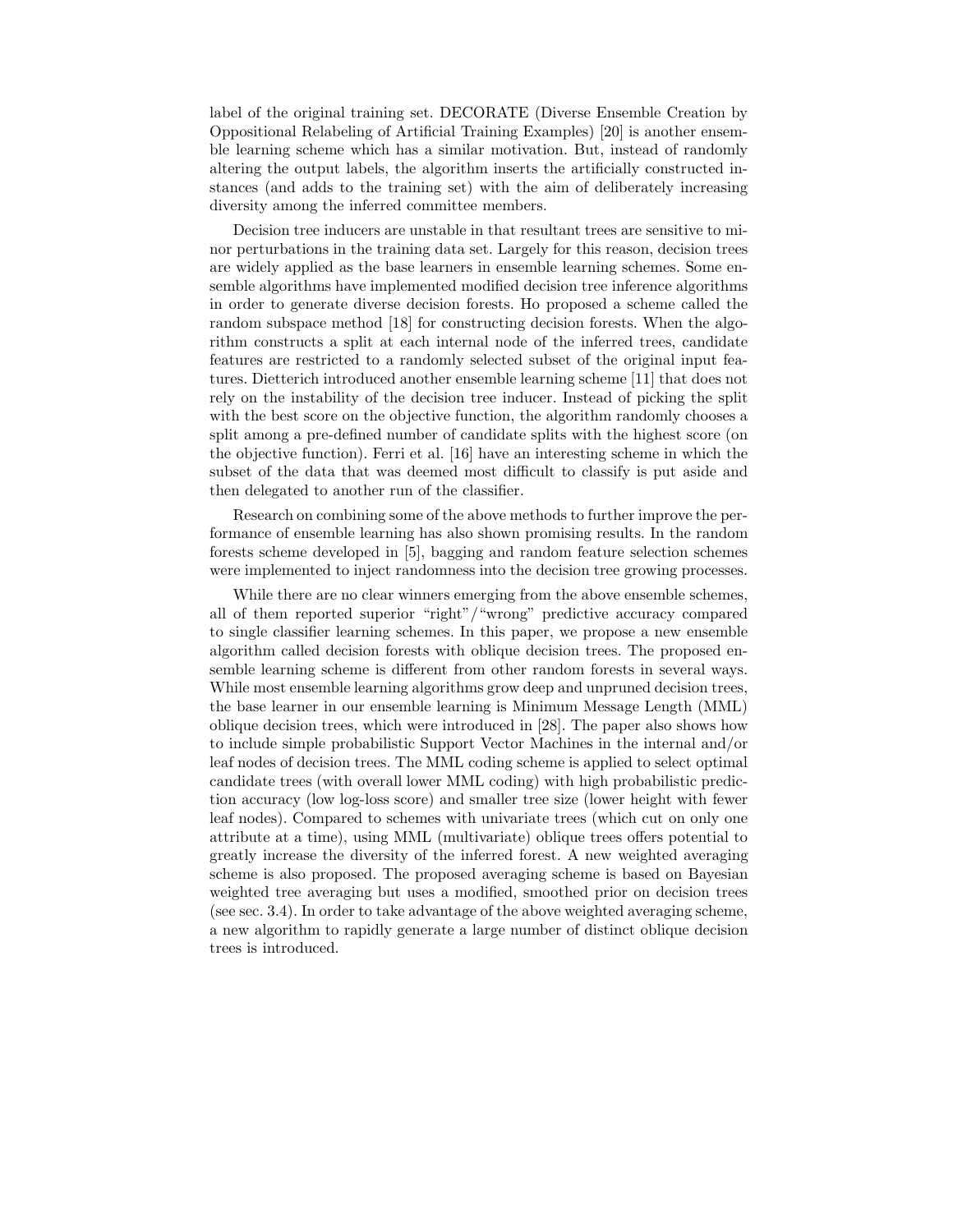# 2 Details of Some Related Ensemble Schemes

Bagging [4] relies on perturbing the training set. When unstable learning algorithms are applied as base inducers, a diverse ensemble can be generated by feeding the base learner with training sets re-sampled from the original training set.

Another type of P&C method is the AdaBoost algorithm, which is also referred to as an arcing (adaptive re-sampling and combining) algorithm by Breiman in [2]. The fundamental difference between bagging and AdaBoost is that while bagging is non-deterministic, AdaBoost is deterministic and iterative.

AdaBoost iteratively alters the probability over instances in the training set while performing the re-sampling. It works very well when the data is noise free and the number of training data is large. But when noise is present in the training sets, or the number of training data is limited, AdaBoost does not perform as well as Bagging and (see below) random forests.

Random forests use CART [6] as the base learner and combine several methods to generate a diverse ensemble. Each decision tree in a random forest is trained on a distinct and random data set re-sampled from the original training set, using the same procedure as bagging. While selecting a split at each internal node during the tree growing process, a random set of features is formed by either choosing a subset of input variables or constructing a small group of variables formed by linear combinations of input variables. Random forests [5] have achieved "right"/"wrong" predictive accuracy comparable to that of AdaBoost and much better results on noisy data sets. Breiman also claimed and showed that AdaBoost is a form of random forest (algorithm) [5].

# 3 Ensemble Learning with MML Random Forests

It has been shown that the performance of an ensemble classifier depends on the strength of individual classifiers and correlations among them [5]. MML oblique trees are shown to return excellent accuracies, especially on probabilistic predictions. The algorithm beats both  $C<sub>4.5</sub>$  [24] and C5 on both "right"/"wrong" and especially probabilistic predictions with smaller trees (i.e., less leaf nodes) [28]. Because we would like to implement a Bayesian averaging scheme [31, sec. 8][29, sec. 4.8][13, sec. 6.1.4], performance of individual classifiers on probabilistic prediction is crucial. Therefore the MML oblique trees are chosen as the base learners in our algorithms. Due to the introduction of hyperplanes at internal nodes, the space of candidate trees is also hugely enlarged. This helps to increase diversity among the trees, especially for the data sets with fewer input attributes.

# 3.1 Minimum Message Length (MML)

The Minimum Message Length (MML) Principle [30, 32, 31, 27, 29] provides a guide for inferring the best model given a set of data. MML and the subsequent Minimum Description Length (MDL) principle [25, 19] are widely used for model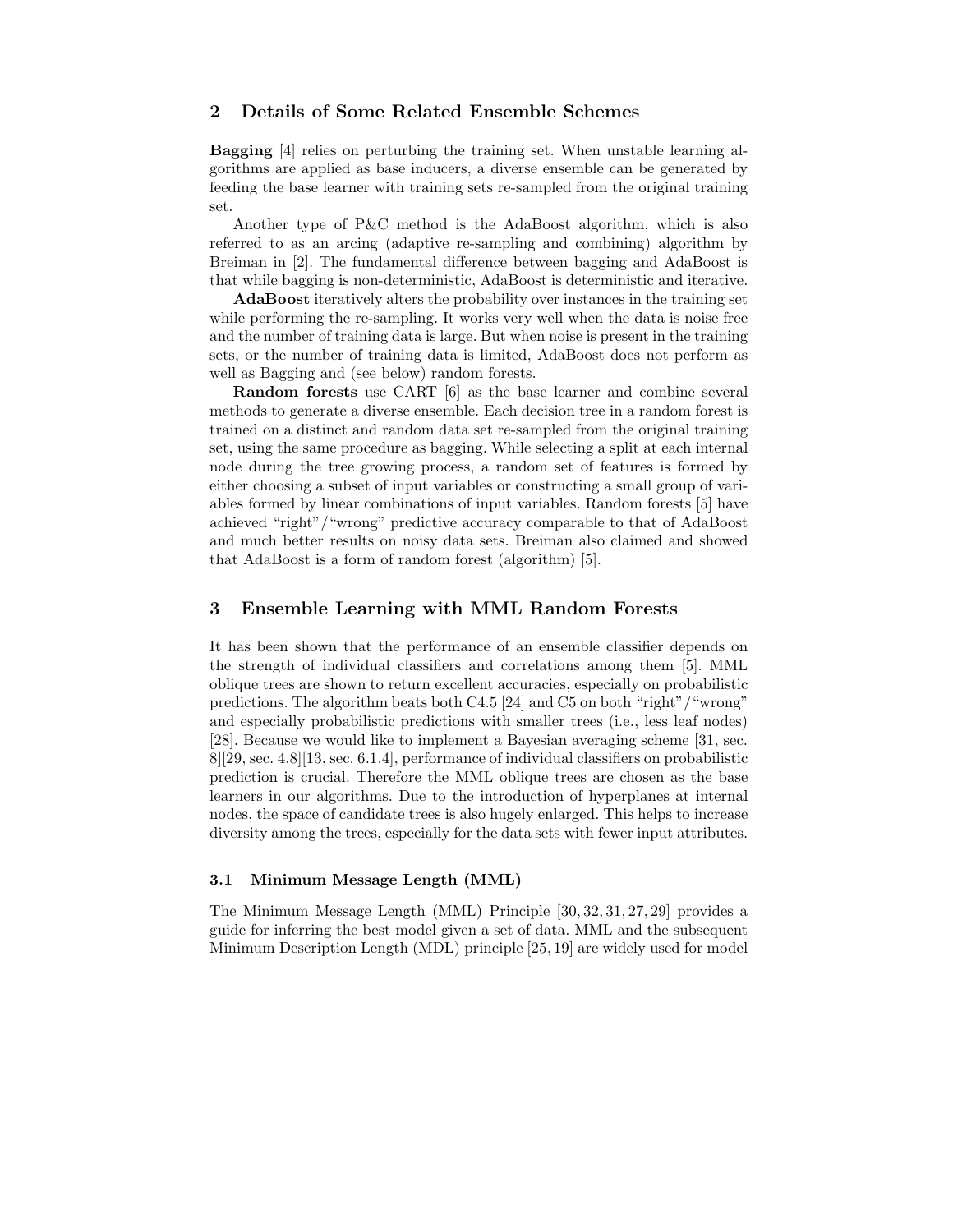selection in various machine learning problems, and both can be thought of as operational forms of Ockham's razor [21]. For introductions to MML, see [29, 13]; and for detalis on MML, see  $[30, 32, 31, 22, 15, 7, 8]$ . For a comparison between MML and the subsequent MDL principle[25], see, e.g., [31] (which also gives a survey), other articles in that 1999 special issue of the *Computer Journal*, [8] and [29]. We apply the MML multivariate oblique coding scheme [28] when oblique decision trees in our new decision forests are grown.

#### 3.2 Searching For Optimal Splits at Internal Nodes

The algorithm we propose here is tailored for searching for optimal two-dimensional hyperplanes (linear combinations of two input attributes). It works as follows: Firstly, a random two dimensional hyperplane is generated. Then the hyperplane is rotated by 10 degrees each time, so that a set of 18 orientations is generated. For each hyperplane in the 18 orientations, a maximum of 32 cut-points were tested and the one with the minimum total code length is recorded. The process is repeated on all candidate combinations of two input attributes. The total code length is given as below. For further details of the MML coding of oblique decision trees, please see [28].

Total code length =  $Part1 + Part2$ , where

$$
Part1 = -2(D - 1) \log(\frac{2}{\sqrt{D||w||^{2}+4}}) + \log {N \choose 2}, Part2 = \sum_{l=1}^{L} Msg_l,
$$
  
\n
$$
Msg_l = \frac{M-1}{2} (\log \frac{N_l}{12} + 1) - \log(M - 1)! - \sum_{m=1}^{M} (n_m + \frac{1}{2}) \log(\frac{n_m + \frac{1}{2}}{N_l + \frac{M}{2}}), where
$$

D is the dimension of the hyperplane, N is the number of data at the internal node to be split, L is the number of child nodes resulting from the split (in this case L is 2),  $Msgl$  is the code length for encoding leaf probability and data in each resultant *l*th leaf node, M is the number of classes in the data,  $n_m$  is the number of instances in class m in the particular leaf node and  $N_l$  is the number of data in leaf node *l*. For the remainder of this paper,  $D = 2$ .

### 3.3 An Efficient Algorithm to Generate a Larger Number of MML Oblique Trees

The idea behind our new rapid forest generation algorithms here is that, at each node, a specified number of viable splits (splits which improve the message length) are recorded. For each of these candidate splits, tentative splits are performed. The above procedure is recursively run on each resulting child node.

The forest growing process is divided into the following two parts (A and B):

A: In part A, a search tree is constructed in the following steps: Start the tree with a single leaf node as the root node,

- 1. Generate a set of possible combinations of two input attributes.
- 2. Search for the best split by hyperplanes (i.e., those yielding the shortest two-part message length) constructed from each of the given combinations of two attributes for this node.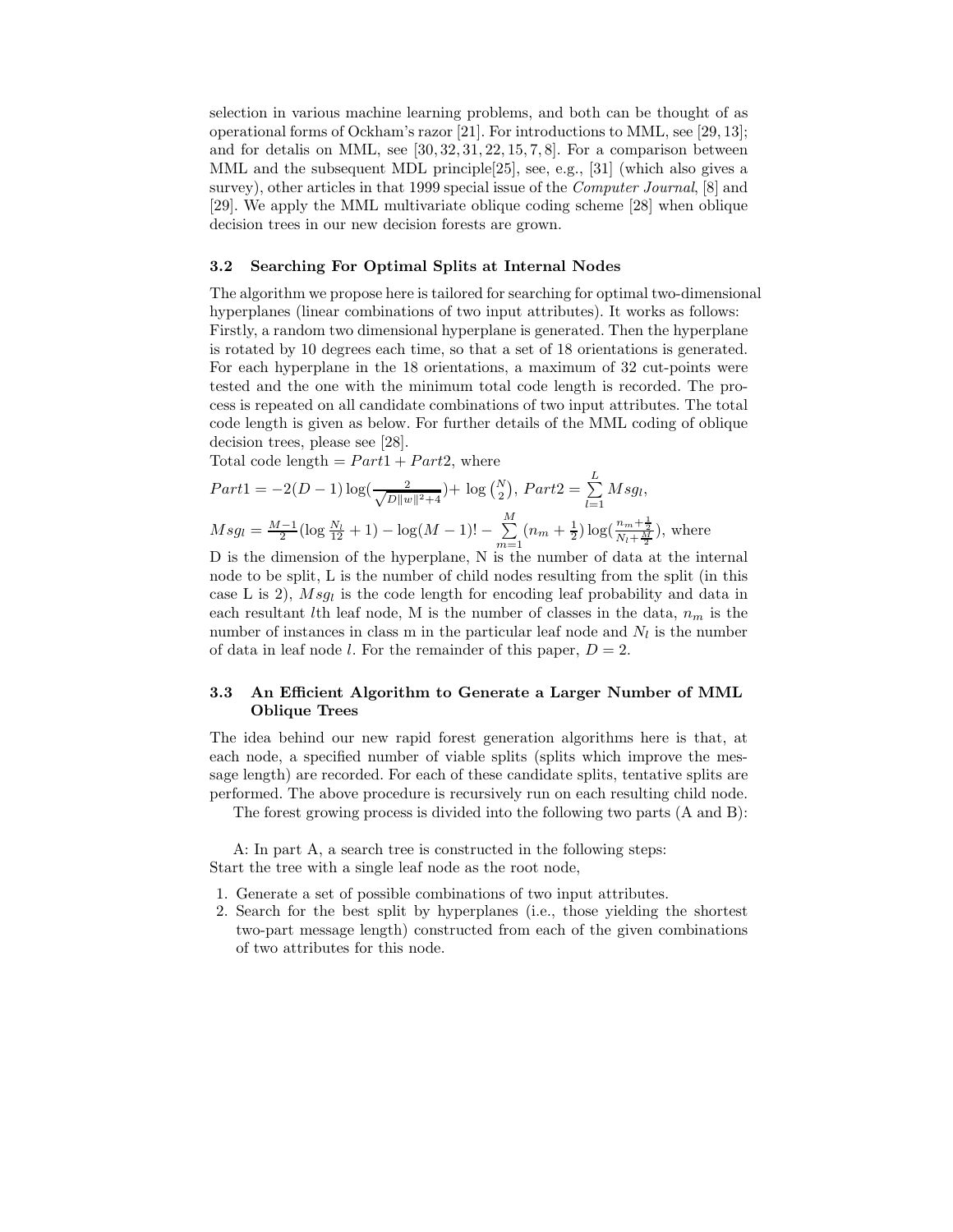- 3. Record each of the candidate splits from step 2 that achieve better message length than the unsplit leaf node.
- 4. For each of the splits recorded in step 3, perform a tentative split.
- 5. Recursively apply this procedure on each of the child nodes generated in step 4, until the height of the search tree is H.

In this way, following a branch under an internal node in the search tree represents selecting a hyperplane split, and the subsequent subtrees under this branch are a union of candidate subtrees which would possibly be generated by such a split.

B: A random decision tree can thus be created by randomly picking a branch and one of the subsequent subtrees recursively. Create such a tree. Repeat this process until a pre-defined number of trees is generated.

In order to approximate the number of searches and the number of distinct trees that are able to be generated from a search tree, we assume that there are M viable candidate binary splits at each internal node to be searched. For a search tree with height H, it is easy to see that the number of searches is  $S(H, M) =$  $2M \times S(H-1, M)$  and  $S(2, M) = M$ , thus  $S(H, M) = 2^{H-2}M^{H-1}$ ,  $H > 1$ . The number of distinct trees, T, that can be generated from the search tree can be estimated by using the fact that  $T(2, M) = M$  and

 $T(H, M) \approx T(H-1, M)^{2M}$ , thus roughly  $T(H, M) \approx M^{((2M)^{H-2})}$ . To keep the computational time in rein, the algorithm puts some upper limits on M and H. In our experiments, M ranges from 25 to 50 while H ranges from 4 to 5.

#### 3.4 Weighted Averaging of Trees

Oliver and Hand proposed a Bayesian weighted tree averaging scheme [23] in which the weights are set to be proportional to the posterior probability of each tree in the forest. Given a tree,  $T_i$ , with I internal nodes, L leaves and C classes, they give the posterior probability of the tree  $T_i$  as

$$
P(T_i|D) \propto \prod_{i=1}^{I} \frac{1}{ap(i)} \prod_{i=1}^{L} \left(1 - \frac{1}{ap(i)}\right) \prod_{i=1}^{L} \frac{\prod_{j=1}^{C} M_j!}{\left(\sum_{j=1}^{C} M_j\right)!} \dots (2)
$$

where  $ap(i)$  is the arity of the parent of node i, and  $M_j$  is the number of the instances belonging to class j (j∈  $\{1, 2, \ldots, C\}$ ) in each leaf node. We initially implemented a similar scheme as one of our averaging methods. However, experimental results returned by this averaging method are worse than those by the simple arithmetic vote averaging. Investigation showed that even in forests with 1000 trees, there are always 2 to 3 trees dominating the majority (.8 to .9) of the weights. While such results may seem to be contradictory to Bayesianism, there are several possible explanations for this. One possible reason is that the prior of decision trees given by  $P(T_i|D) \propto \prod_{i=1}^{I}$  $i=1$  $rac{1}{ap(i)} \prod_{i=1}^{L}$  $\prod_{i=1} (1 - \frac{1}{ap(i)})$  is not right for the oblique decision trees in the forest. Another possibility is that our uniform multinomial prior on the class probabilities is not flexible enough. Rather than fix our Beta/Dirichlet prior as having  $\beta = 1$ , we could more generally permit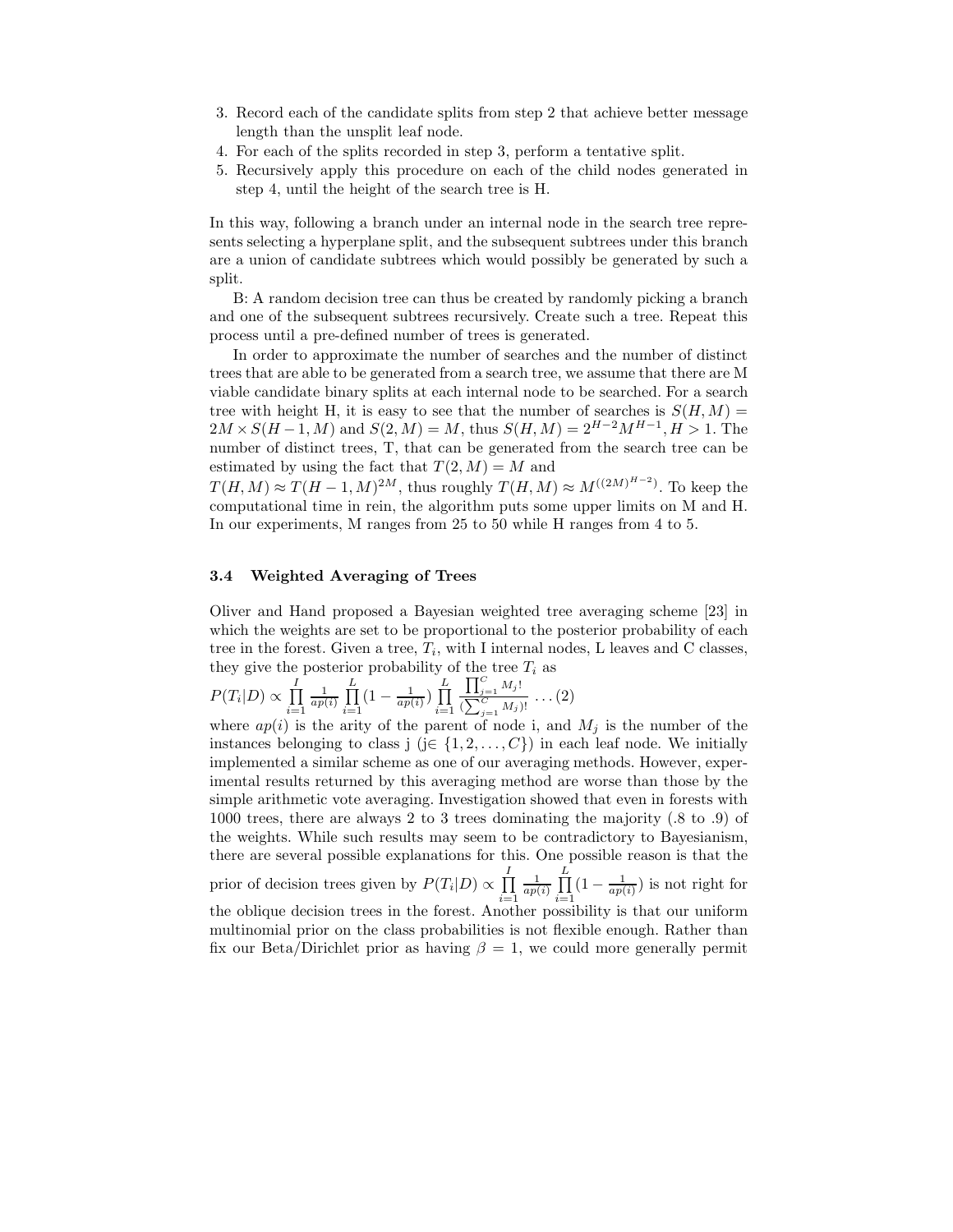β to have a prior distribution of the rough form of  $\frac{3}{2\sqrt{\beta(1+\sqrt{\beta})^4}}$  or  $\frac{e^{-\frac{\beta}{\pi}}}{\pi\sqrt{\beta}}$  $rac{\epsilon}{\pi\sqrt{\beta}}$ , whose purpose is to maintain a mean equal (or ideally close) to 1 while permitting the boosting-like effect of small values of  $\beta$  close to 0. Another possible explanation lies in the fact that there are high correlations between the predictions submitted by the trees with the top posterior probabilities, despite their distinct tree structures. Another rather viable and simple explanation is that, like earlier studies (e.g. [23]), we have not been sampling from the posterior distribution. This could be corrected by a judicious choice of importance sampling distribution.

In this paper, we retain the uniform multinomial prior and attempt to approximate the correct weights for decision trees generated from the real posterior probabilities, proposing a new (approximate) decision tree averaging scheme for our decision forests algorithm. Because there are an indefinite number of trees in the posterior space and the real distribution of the posterior probabilities is unknown, three assumptions have been made. First, assume that the distribution of the weights of the sampled trees is like a unit Normal distribution. Secondly, we assume that the posterior  $P(T_i|D)$  of the inferred trees can be sampled from the range (-R, R) (R is set to 3.5 in our tests), given that  $\int_{-R}^{R} \frac{1}{\sqrt{2}}$  $\frac{1}{2\pi}e^{-\frac{x^2}{2}}dx \approx 1.$ Lastly, we assume that the order of the real posterior probabilities of inferred trees is identical of that of the posterior probabilities obtained from (2). Then the weight of a decision tree,  $w(T_i)$ , is approximated in this scheme as follows: 1. Generate a set of weights  $\{w_1, w_2, \ldots, w_S\}$ , so that  $w_i = \int_{x_i}^{x_i + \Delta x} \frac{1}{\sqrt{2}}$  $\frac{1}{2\pi}e^{-\frac{x^2}{2}}dx,$ where  $x_i = -R + (i - 1)\Delta x$ ,  $\Delta x = \frac{2R}{S}$ <br>2. Normalize and sort  $\{w_1, w_2, \dots, w_S\}$  so that  $w_1 \leq w_2 \dots \leq w_S$  and  $\sum w_i = 1$ , 3. Sort the set of trees  $\{T_1, T_2, \ldots, T_S\}$  so that  $P(T_1|D) \leq P(T_2|D) \ldots \leq P(T_S|D)$ 4. Set the weights for the trees  $T_i$ ,  $w(T_i) = w_i$ .

In an ideal situation, doing Bayesian averaging involves integration of the posteriors over the whole model space, so  $P(y|x) = \int_{\theta \in \Theta} P(y|\theta, x) P(\theta|D) d\theta$ , where  $P(\theta|D)$  is the posterior probability derived from the training data D. However, there are two obstacles in Bayesian averaging. The first is that when the model space is huge, such as when the models are decision trees, performing a whole integration is impractical. Another obstacle is that the posterior probabilities of inferred decision trees are difficult to calculate, due to unknown marginal probabilities of data x.

An MML decision tree inference scheme results in an optimal discretized tree space where the relative posterior probabilities of two inferred trees is given by comparing the MML two-part message lengths. The proposed weighted averaging scheme above in effect "smooths out" the weights of trees, making the weights of sampled trees vary more slowly than the rate suggested by the MML two-part message length. The motivation of such an algorithm is to compensate the bias introduced by the tree inference algorithm. As our MML tree inference algorithm prefers trees with high predictive accuracy, such a process of growing an ensemble of decision trees can be regarded as performing a form of importance sampling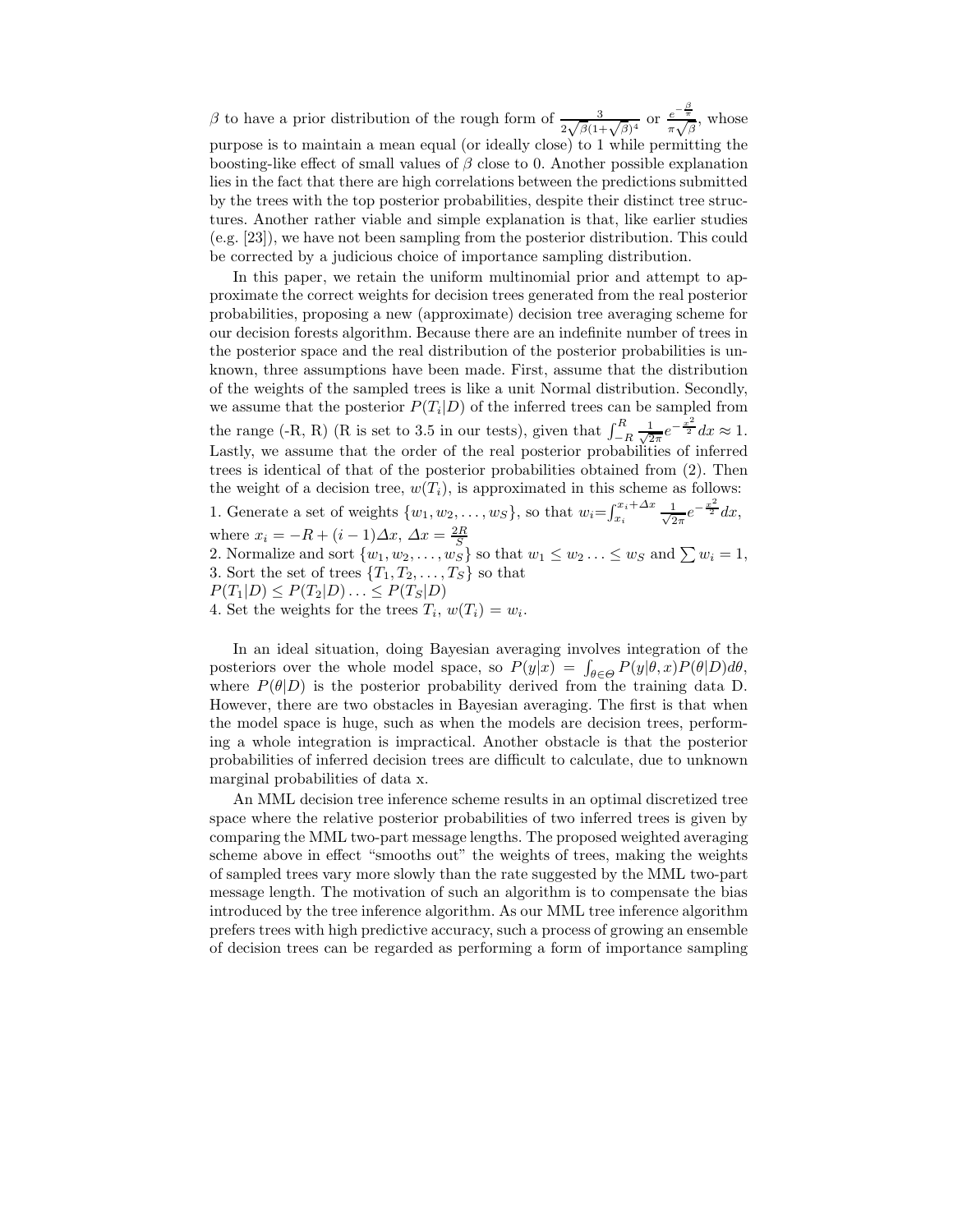in the posterior space. The integration becomes

 $P(y|x) = \int_{\theta \in \Theta} P(y|\theta, x) \frac{P(\theta|D)}{G(\theta)} G(\theta) d\theta$ , where  $\frac{P(\theta|D)}{G(\theta)} \propto 2^{-msglen}$ , where msglen is the two-part message length of the tree model and data (although, for our predictive purposes, it might have been slightly better to use [29, sec. 3.1.7]  $I_0$ rather than  $I_1$  in the leaf nodes). In this paper,  $G(\theta)$  is a Gaussian function which takes the two-part message length of the trees as input. Our final goal is to devise an MML inference algorithm to find a model class and inferred parameters for the optimal  $G(\theta)$  (using training data). In this way, with limited number of inferred decision trees we are able to approximate the integration of the posteriors more accurately in the whole model space.

# 4 Experimental Results

### 4.1 Data Sets

We ran our experiments on 13 data sets from the UCI data repository [1], 12 of which are from Breiman's random forest paper [5]. We added BREAST-WINS as an additional two-class problem. For each data set, 10 independent 10-fold cross-validation tests were performed. A summary of the data sets is shown in table 1.

| DATA SET          |      | SIZE CONTINUOUS ATB. DISCRETE ATB. CLASSES |    |                |
|-------------------|------|--------------------------------------------|----|----------------|
| <b>BREAST</b>     | 286  |                                            | 9  | 2              |
| BREAST-WINS       | 699  |                                            | 9  | $\overline{2}$ |
| <b>BUPA</b>       | 345  | 6                                          |    | 2              |
| <b>CLEVELAND</b>  | 303  | 5                                          | 8  | 2              |
| ECOLI             | 336  |                                            |    | 8              |
| <b>GERMAN</b>     | 1000 | 3                                          | 21 | $\overline{2}$ |
| <b>GLASS</b>      | 214  | 9                                          |    | 6              |
| IMAGE             | 2310 | 19                                         |    | 7              |
| <b>IONOSPHERE</b> | 351  | 34                                         |    | $\overline{2}$ |
| <b>PIMA</b>       | 768  | 8                                          |    | 2              |
| SAT-IMAGES        | 6435 | 36                                         |    | 6              |
| SONAR             | 208  | 60                                         |    | $\overline{2}$ |
| VOWEL             | 990  | 10                                         |    | 11             |

Table 1. Summary of the data sets.

#### 4.2 Comparing and scoring probabilistic predictions

In addition to the traditional right/wrong accuracy, we are also keen to compare the probabilistic performance  $[27, \text{ sec } 5.1]$   $[14, 12, 21, 26]$  of the ensemble algorithms. In many domains, like oncological and other medical data, not only the class predictions but also the probability associated with each class is essential. In some domains, like finance, strategies heavily rely on accurate probabilistic predictions. To compare probabilistic prediction performances, we use a metric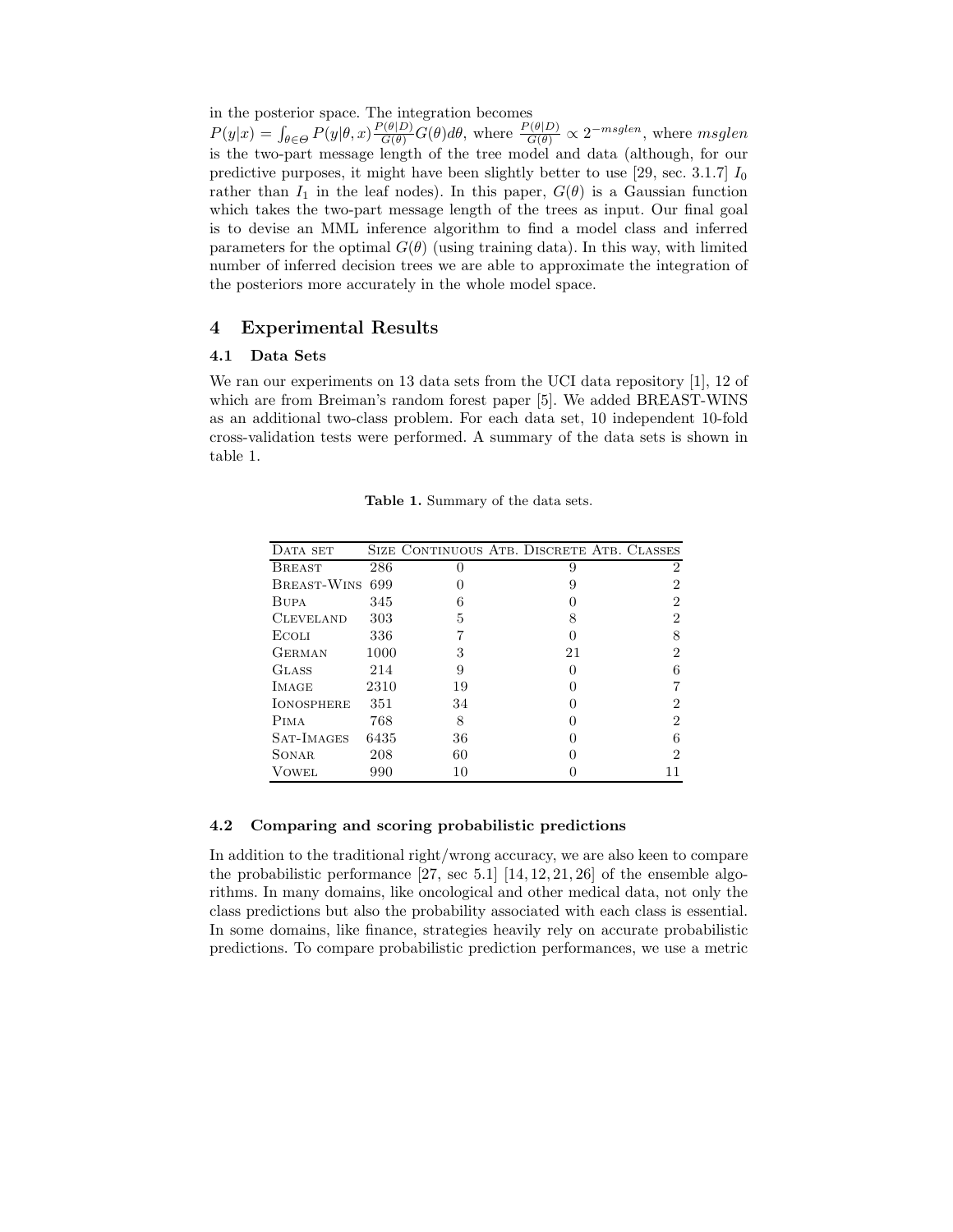called probabilistic costing (or log loss), defined as  $P_{cost} = -\sum_{i=1}^{N}$  $\sum_{i=1}$  log( $p_i$ ), where N is the total number of test data and  $p_i$  is the probability assigned by the model to the true (correct) class associated with test instance i. The probability  $p_j$  of an instance belonging to class j in a leaf node was estimated by  $\hat{p}_j = \frac{N_j+1}{(\sum N_j)_{j+1}}$  $\frac{N_j+1}{(\sum N_j)+M},$ where  $N_j$  is the number of instances belonging to the class j in the leaf node, M is the number of classes. The probabilistic costing is equivalent to the accumulated code length of the total test data encoded by an inferred model. As the optimal code length can only be achieved by encoding with the real probability distribution of the test data, it is obvious that a smaller probabilistic costing indicates a better performance on overall probabilistic prediction.

Although we don't do this here, Dowe showed (in detailed and explicit private communication after a paper at the Australian AI'2002 conference) how to modify this to include a Bayesian prior on the multinomial states by simply subtracting (a multiple of) the entropy of the prior (plus an optional but unnecessary constant).

And, rather than just numerically calculate the log-loss probabilistic bit costing on test data, if we knew the true underlying model and wished to infer a probabilistic Bayesian (or causal) network [7, 8], we could quite easily calculate a Kullback-Leibler distance between the true model and such an inferred model. We would do this by looking at each combination of states (or variable values at each node, or "micro-state") in turn, looking at the Kullback-Leibler distance between the true probability and the inferred probability for each such microstate, and then summing these Kullback-Leibler distances weighted by the true probabilities of each micro-state in turn. (These weights add up to 1.)

#### 4.3 Comparisons with Other Ensemble Algorithms

We also compare results from our ensemble learning schemes with two other prominent ensemble learning algorithms - AdaBoost and Random Forest - for which we also run 10 independent 10-fold cross-validations tests (averaging over  $10x10=100$  runs) on the 13 data sets. The random forests algorithm was implemented by weka3.4.6 [33]. At each test, a random forest with 1000 decision trees, whose internal node contains a linear combination of 2 input attributes attributes, was grown. C5.0 is a commercial version of the C4.5 [24] program. To obtain the results from AdaBoost, we ran our tests by using the built-in AdaBoost function of C5.0 with a maximum of 1000 iterations or until convergence. In most cases, AdaBoost finished before 1000 runs due to diminutive or no gain in the subsequent runs. The results for MML forests are returned by forests with 1000 trees. MML oblique trees are averaged by weighted averaging of class probabilities, recalling section 3.4.

The results for the "Right"/"Wrong" classification accuracies are shown in table 2. For the 8 data sets with binary classes (asterisked, recalling Table 1), in terms of "right/wrong" accuracy, the MML forests perform best on 5 out of 8 sets, second best on 1 and worst on 2; and on logarithm of probability  $(P_{cost})$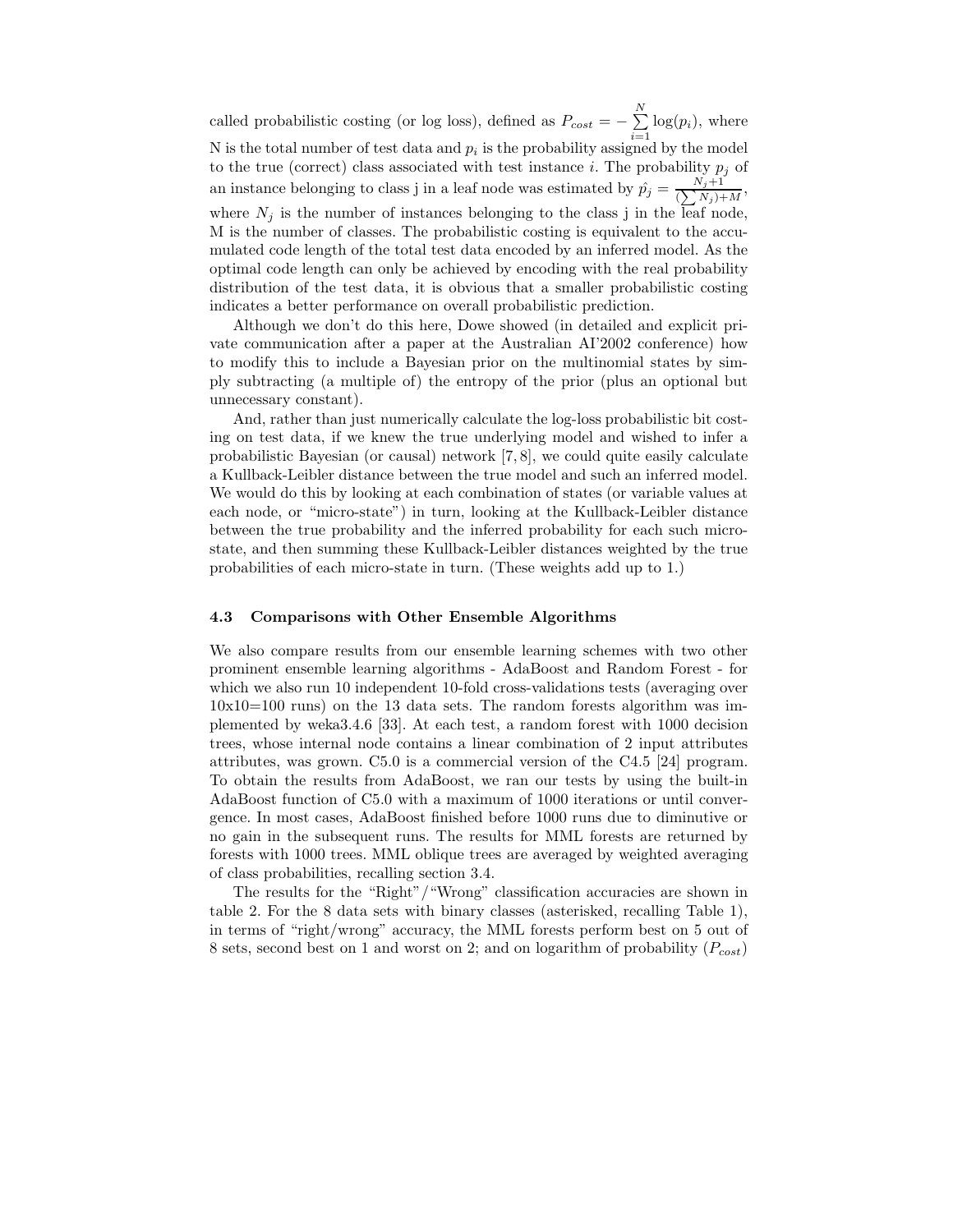Table 2. "Right"/"Wrong" classification accuracies and probabilistic costing results for forests with MML oblique trees, AdaBoost and random forests. [An asterisk (\*) denotes that the target attribute of the data set is binary.]

| DATA SET     | MML       | C5                     | RANDOM        | <b>MML</b> | C5                     | RANDOM        |
|--------------|-----------|------------------------|---------------|------------|------------------------|---------------|
|              |           | <b>FOREST ADABOOST</b> | <b>FOREST</b> |            | <b>FOREST ADABOOST</b> | <b>FOREST</b> |
|              | " $R/W$ " | " $R/W$ "              | " $R/W$ "     | $P_{cost}$ | $P_{cost}$             | $P_{cost}$    |
| BREAST*      | 73.4      | 72.9                   | 71.0          | 23.4       | 23.6                   | N/A           |
| BREAST-WINS* | 97.4      | 96.3                   | 96.7          | 10.2       | 18.0                   | N/A           |
| $BUPA*$      | 67.9      | 68.5                   | 73.0          | 30.9       | 30.4                   | N/A           |
| CLEVELAND*   | 83.4      | 80.6                   | 82.5          | 17.7       | 19.0                   | N/A           |
| ECOLI        | 85.9      | 84.0                   | 86.2          | 26.4       | 45.6                   | N/A           |
| GERMAN*      | 74.1      | 75.4                   | 77.1          | 74.7       | 74.5                   | N/A           |
| <b>GLASS</b> | 67.1      | 74.9                   | 80.8          | 28.9       | 30.3                   | N/A           |
| <b>IMAGE</b> | 92.0      | 97.9                   | 98.1          | 156.3      | 176.5                  | N/A           |
| IONOSPHERE*  | 93.8      | 93.6                   | 92.8          | 12.5       | 12.5                   | N/A           |
| PIMAx        | 76.2      | 75.3                   | 75.4          | 53.8       | 56.2                   | N/A           |
| SAT-IMAGES   | 83.3      | 90.7                   | 91.5          | 411.4      | 574.3                  | N/A           |
| SONAR*       | 81.9      | 80.8                   | 84.0          | 12.5       | 13.3                   | N/A           |
| <b>VOWEL</b> | 64.3      | 89.9                   | 97.0          | 217.7      | 176.5                  | N/A           |

bit costing (recall sec. 4.2), the MML forests win 5, tie on 1 and lose the other 2. The results on the 5 multiple-class data sets are interesting. In "right/wrong" scoring, random forests win 4 out of 5 and come second in 1 out of 5. But in logarithm of probability scoring, MML forests win 4 out of 5 cases. The most probable explanation is that the base learner, MML oblique decision trees [28], does not perform well in "right/wrong" scoring on data sets with multiple classes. One way to improve the performance on data sets with multiple classes might possibly be to convert a multiple class learning problem into a set of binary class learning problems, another would be to implement ideas from sec. 3.4.

As mentioned in section 4.2, we are keen to compare the performance on probabilistic predictions of ensemble learning algorithms. To obtain  $P_{cost}$  for C5.0 AdaBoost, the probabilistic prediction for each test instance is calculated by arithmetically averaging the probabilistic predictions submitted by each iteration. Unfortunately, we are unable to obtain probabilistic costing for random forests from weka [33]. Table 2 shows that MML forests have achieved better (lower) or equal probabilistic costing in 9 out of 13 data sets compared to C5.0 AdaBoost. The superior performance on probabilistic prediction of the MML forests can be attributed to the fact that both the base learner algorithm and the averaging scheme are well-suited to probabilistic predictions.

# 5 Conclusions

An ensemble classifier using shallow oblique decision trees, our new ensemble learning algorithm achieves favourable results on data sets with binary classes.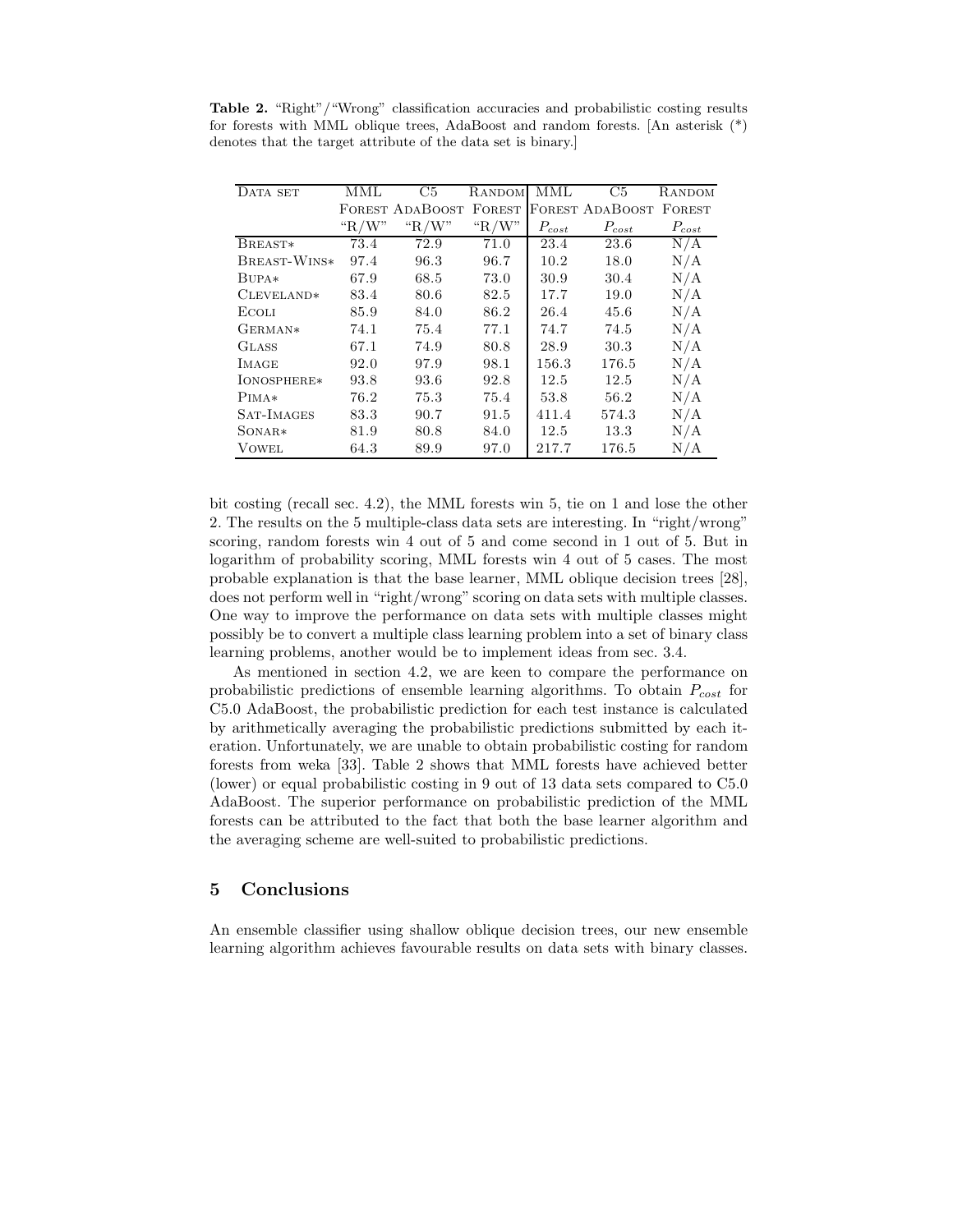Our novel random decision tree generating scheme is capable of constructing a decision forest with a large number of distinct highly performing decision trees. The proposed weighted averaging scheme exploits the potential of using Bayesian weighted averaging to improve the predictive accuracy of ensemble classifiers, especially on probabilistic predictions and any predictions involving binary output classes. It is reasonable to believe that replacing the preliminary model with well developed and more elaborate models (such as mixtures of Normal distributions or other distributions) to approximate the posterior probabilities of the inferred trees can only further enhance the results from this kind of weighted averaging. The significance of the results could be improved by using advice from [9] and our own ideas from sec. 3.4 - including sampling from the posterior (via an importance sampling distribution) and generalising the prior.

# References

- 1. C.L. Blake and C.J. Merz. UCI repository of machine learning databases, 1998. http://www.ics.uci.edu/∼mlearn/MLRepository.html.
- 2. L. Breiman. Arcing classifiers. The Annals of Statistics, 26(3):801–824, Jun. 1998.
- 3. L. Breiman. Randomizing outputs to increase prediction accuracy. Machine Learing, 40:229–242, 2000.
- 4. Leo Breiman. Bagging predictors. Machine Learning, 24(2):123–140, 1996.
- 5. Leo Breiman. Random forests. Machine Learning, 45(1):5, 2001.
- 6. Leo Breiman, Jerome H. Friedman, Richard A. Olshen, and Charles J. Stone. Classification And Regression Trees. Wadsworth & Brooks, 1984.
- 7. Joshua W. Comley and David L. Dowe. Generalised Bayesian networks and asymmetric languages. In Proc. Hawaii International Conference on Statistics and Related Fields, 5-8 June 2003.
- 8. Joshua W. Comley and David L. Dowe. Chapter 11, Minimum Message Length and generalized Bayesian networks with asymmetric languages. In P. Grünwald, M. A. Pitt, and I. J. Myung, editors, Advances in Minimum Description Length: Theory and Applications, pages 265–294. M.I.T. Press, Apr 2005. Final camera-ready copy submitted Oct. 2003.
- 9. Janez Demšar. Statistical comparisons of classifiers over multiple data sets. Journal of Machine Learning Research, 7:1–30, January 2006.
- 10. Thomas G. Dietterich. Machine-learning research: Four current directions. The AI Magazine, 18(4):97–136, 1998.
- 11. Thomas G. Dietterich. An experimental comparison of three methods for constructing ensembles of decision trees: Bagging, boosting, and randomization. Machine Learning, 40(2):139–157, 2000.
- 12. D. L. Dowe, G.E. Farr, A.J. Hurst, and K.L. Lentin. Information-theoretic football tipping. In N. de Mestre, editor, Third Australian Conference on Mathematics and Computers in Sport, pages 233–241. Bond University, Qld, Australia, 1996. http://www.csse.monash.edu.au/∼footy.
- 13. D. L. Dowe, S. Gardner, and G. R. Oppy. Bayes not Bust! Why simplicity is no problem for Bayesians. British Journal for the Philosophy of Science, forthcoming.
- 14. D. L. Dowe and N. Krusel. A decision tree model of bushfire activity. In (Technical report 93/190) Dept. Comp. Sci., Monash Uni., Clayton, Australia, 1993.